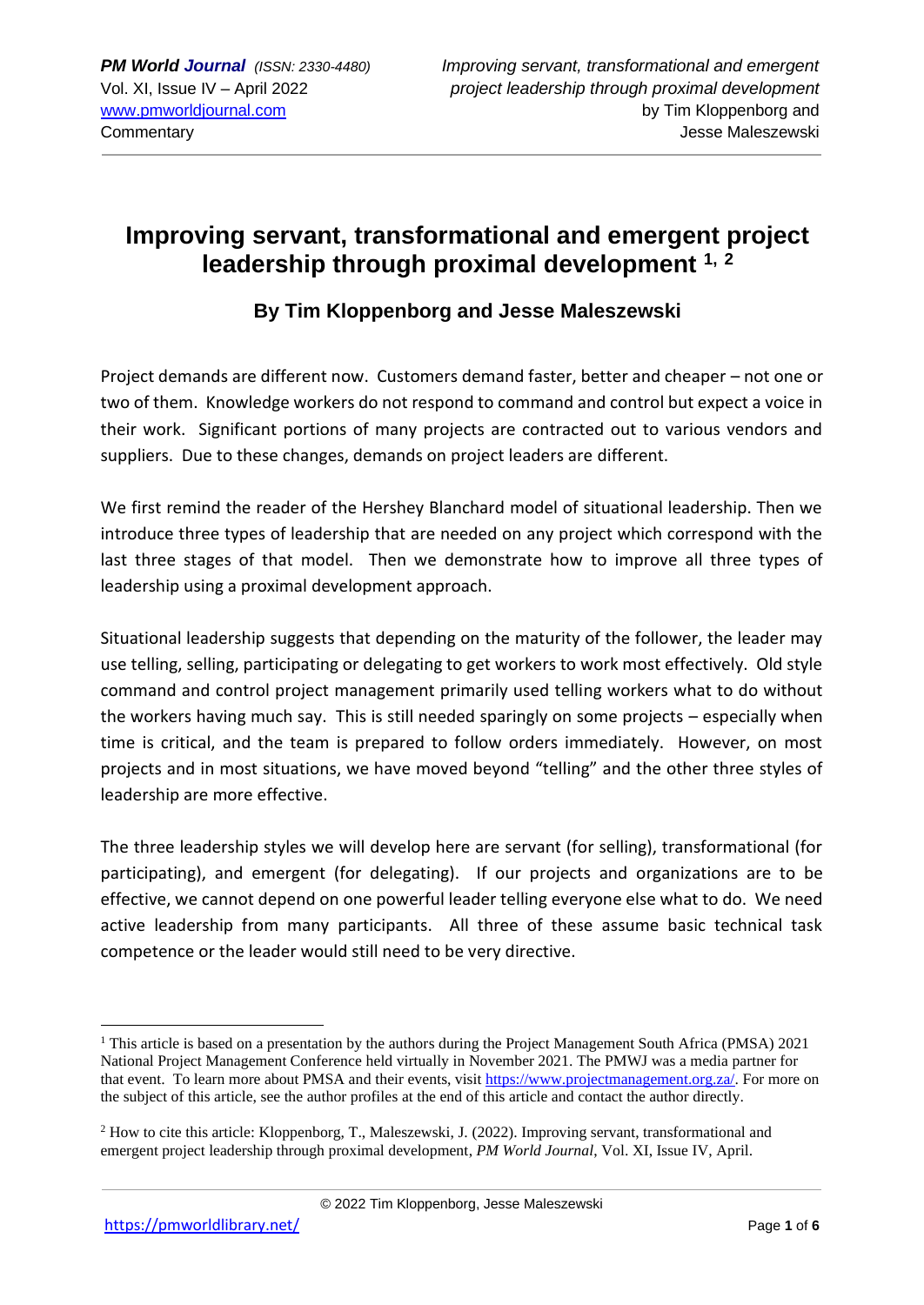The **servant** leader's primary goal is to help people do their work. A servant leader leads by facilitating – putting the needs of the followers first. Servant leaders practice shared management, collaboration, and enhancing the respect given to everyone. They understand that those who serve, also grow. The typical question they ask is "what gets in your way and how can I help you with it?"

Take the example of an arboretum development project, there may arise questions about how to interpret gray areas in governing policies and so a wise servant leader will ensure all key stakeholders actively participate in creating and updating a master plan; ensuring that the answers to the questions as to the governing policies have clear responses by seeking out or facilitating the frustrating process of securing said clear response. The servant leader will ensure that any hindrance to the successful completion of the arboretum is their focus and will work diligently to remove those obstacles.

The **transformational** leader's primary interest is achieving the project goals. A transformational leader leads by vision - speaking with authentic passion about the great accomplishments that will be achieved together. The vision describes successful outcomes for stakeholders and inspires collaboration with them and with all people working on the project. The leader then acknowledges the needs of each teammate and helps each understand how their work and personal desires align with this vision.

For example, a leader developing a new arboretum listening to stakeholders may help distill the vision as creating a tree museum while promoting native species for their posterity. Then discussions with participants would center on how each can contribute to that vision and gain something each personally desires in the process – thus connecting their desires with the transformative project vision. As the ancient Greeks remind us, "A society grows great when old men plant trees in whose shade they know they shall never sit."

The **emergent** leader's primary goal is helping people improve. An emergent leader leads by influence and values. They recognize active involvement and even leadership by many is a key to success. Much of this leadership is informal with different people leading at different times. The goal is to encourage teams to self-organize; to identify and encourage those who could lead on topics within their sphere of knowledge; and to promote a bias for action. These member leaders often emerge when they feel they can control, or at least influence, outcomes. A culture of trust, transparency, and flexibility is necessary to allow this flourishing.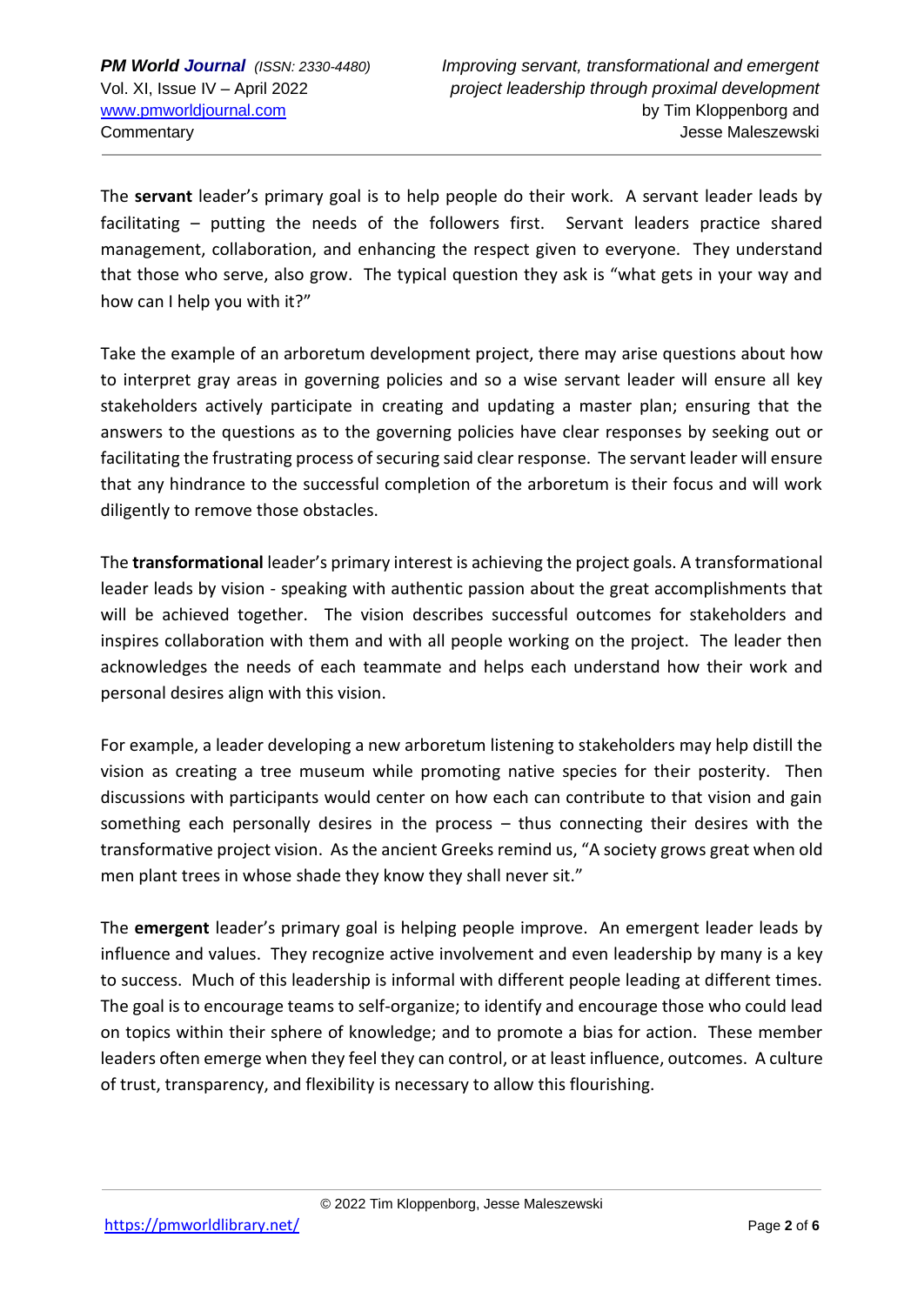In our arboretum example, many participants may feel intimidated as some participants have formal credentials such as certified arborist or landscape architect. An emergent leader needs to create the fun and supportive atmosphere where all can feel their ideas will be respectfully considered.

Emergent leaders empower their workers to become leaders within their expertise. These new emergent leaders need to be willing to lead, allowed to lead, and supported while leading. One must help them overcome a reluctance to step forward. This can include helping them develop confidence and it can include changing the culture of the organization to not only allow but encourage people at all levels and in all positions to engage with a bias for both expressing their thoughts to be thought leaders, but also to act. We want these emergent leaders to lead both themselves in their actions, but also others. We want them to be invested in their work (engaged in the Gallup language). Supervisors need to act and not just talk to encourage this. By helping others become leaders, the more established leaders improve their own leadership abilities. An established leader who is developing emergent leaders thinks like a successful consultant. The consultant is needed to both teach new methods and develop new skills in an organization and work themselves out of a job as the members of the organization become capable enough that they no longer need that guidance or roll filled externally.

One way to consider emergent leadership is to think of an organization like a garden. Different workers are like different plants. The goal of the gardener is to enable each plant to reach its potential and to contribute to the overall garden. A tomato plant should grow delicious tomatoes and also be tall enough to provide shade to inhibit weed growth. Rabbits love to eat in gardens and could destroy the tomato plant, so a gardener may plant marigolds to provide a smell rabbits detest to keep the rabbits away. The marigolds also provide beauty. The gardener is interested both in growing a good crop now and also in improving the soil to grow better crops in the future. Likewise, a project leader wants to help each worker improve so they can do their job and to create an atmosphere where future leaders will thrive, so those future leaders can help others do their jobs and become leaders in their own right. The focus is both on the present and the future.

These leadership approaches can be fostered using proximal development. This means finding a graduated zone for each member that stretches them beyond what they have previously done, but in a manner that allows them to connect their improving skills to what they already know. Only covering things which a person already knows is a mistake and people languish if they do not get to enhance their skills by stretching themselves. Likewise, covering things that in no way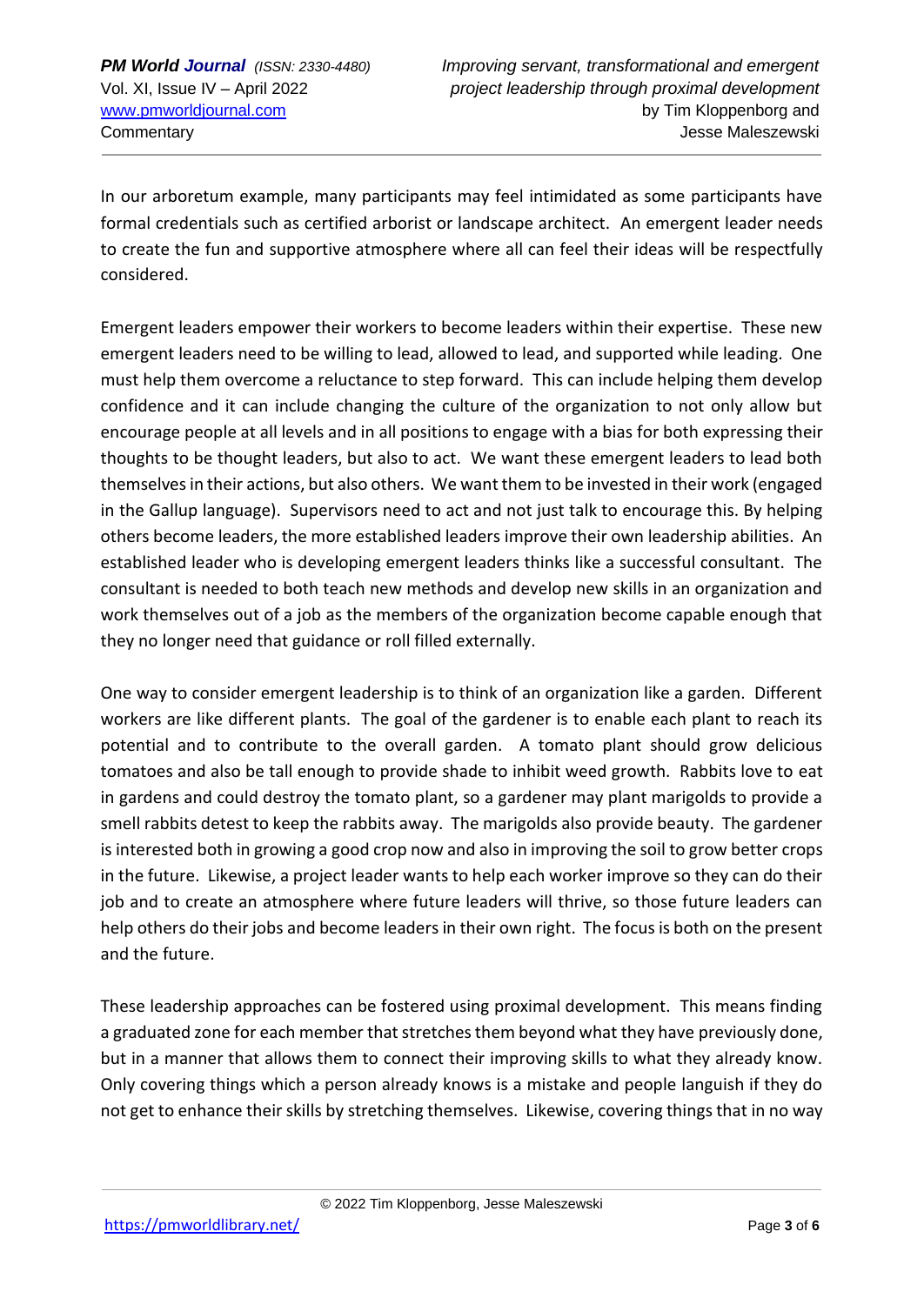connect to the current knowledge, skills, or competencies will give the person no chance to learn as they have no reference; leading to frustration and burnout.

A supervisor and worker together find specific elements of transformational, servant, or emergent leadership that will be useful in their role; determine how much improvement is realistic at each point in time; and determine how to assess that improved behavior. The more congruence there is between the perceptions of the supervisor and the worker of their current capabilities, the more effective proximal development becomes. Working on one or two things at a time with guidance from a supervisor, workers can improve their leadership skills and further help their projects succeed. We now show a handful of the many beneficial behaviors that constitute each of these types of leadership. We show an entry level, middle level, and higherlevel skill for each.

#### **Leadership Approach:**

| <b>Servant</b>          | <b>Behavior</b> | Low                | <b>Medium</b>                                   | High                                           |
|-------------------------|-----------------|--------------------|-------------------------------------------------|------------------------------------------------|
|                         | Co-develop      | Provide<br>Input   | Actively<br>Debate                              | Encourage<br><b>Teammates</b>                  |
|                         | Ask for help    | Seek help          | Pursue success<br>Together                      | Support and<br>Trust others                    |
|                         | Give respect    |                    | Show respect Develop confidence<br>In teammates | Respectfully<br>challenge<br>Teammates         |
| <b>Transformational</b> | <b>Behavior</b> | Low                | <b>Medium</b>                                   | High                                           |
|                         | Vision          | Describe<br>Vision | Connect work<br>to vision                       | Help others<br>connect their<br>Work to vision |
|                         | Feedback        | Accept<br>Feedback | Act on<br>feedback                              | Proactively<br>Seek feedback                   |
|                         | Stakeholders    | Show<br>Respect    | Collaborate<br>with stakeholders                | Secure<br>acceptance                           |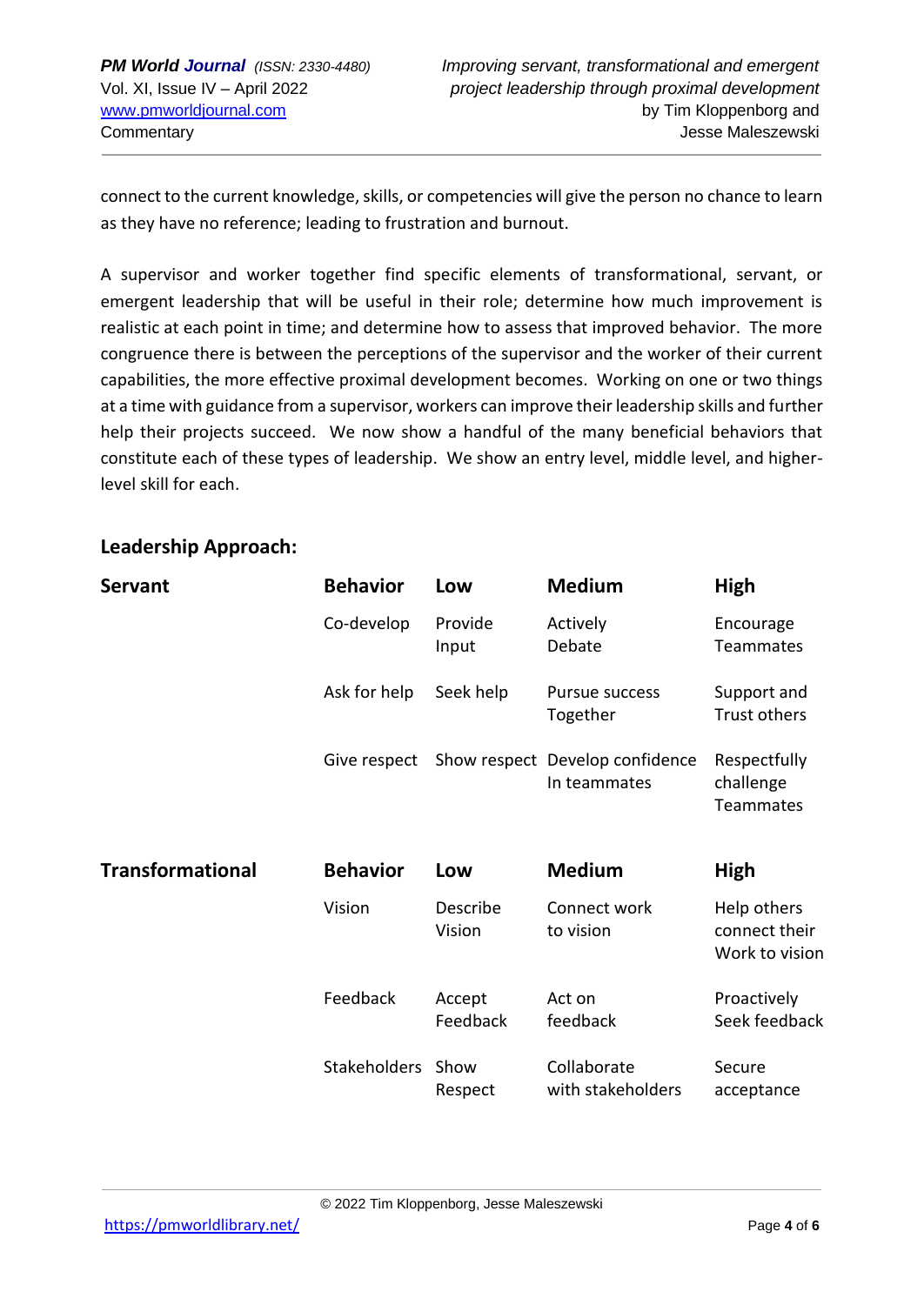| Emergent | <b>Behavior</b>            | Low                                           | <b>Medium</b>                                   | High                                 |
|----------|----------------------------|-----------------------------------------------|-------------------------------------------------|--------------------------------------|
|          |                            | Improvement Share lessons Actively<br>Learned | Improve                                         | Work with<br>teammates<br>To improve |
|          | Encourage                  | Suggest<br>Plan ideas                         | Suggest ideas based<br>on facts                 | Value ideas<br>of others             |
|          | <b>Transparency Openly</b> | Communicate                                   | Improve face-to-face Celebrate<br>communication | others' ideas                        |

We encourage each of you to work with your supervisor to select one or two leadership behaviors for you to improve and with those who report to you to select one or two leadership behaviors for each of them to improve. Jointly determine which behaviors will be most useful both for the success of your project and for the development of each of you as individuals. Jointly develop a plan for how to practice this developing competency; when to provide feedback (early and often); and how you will assess the improvement.